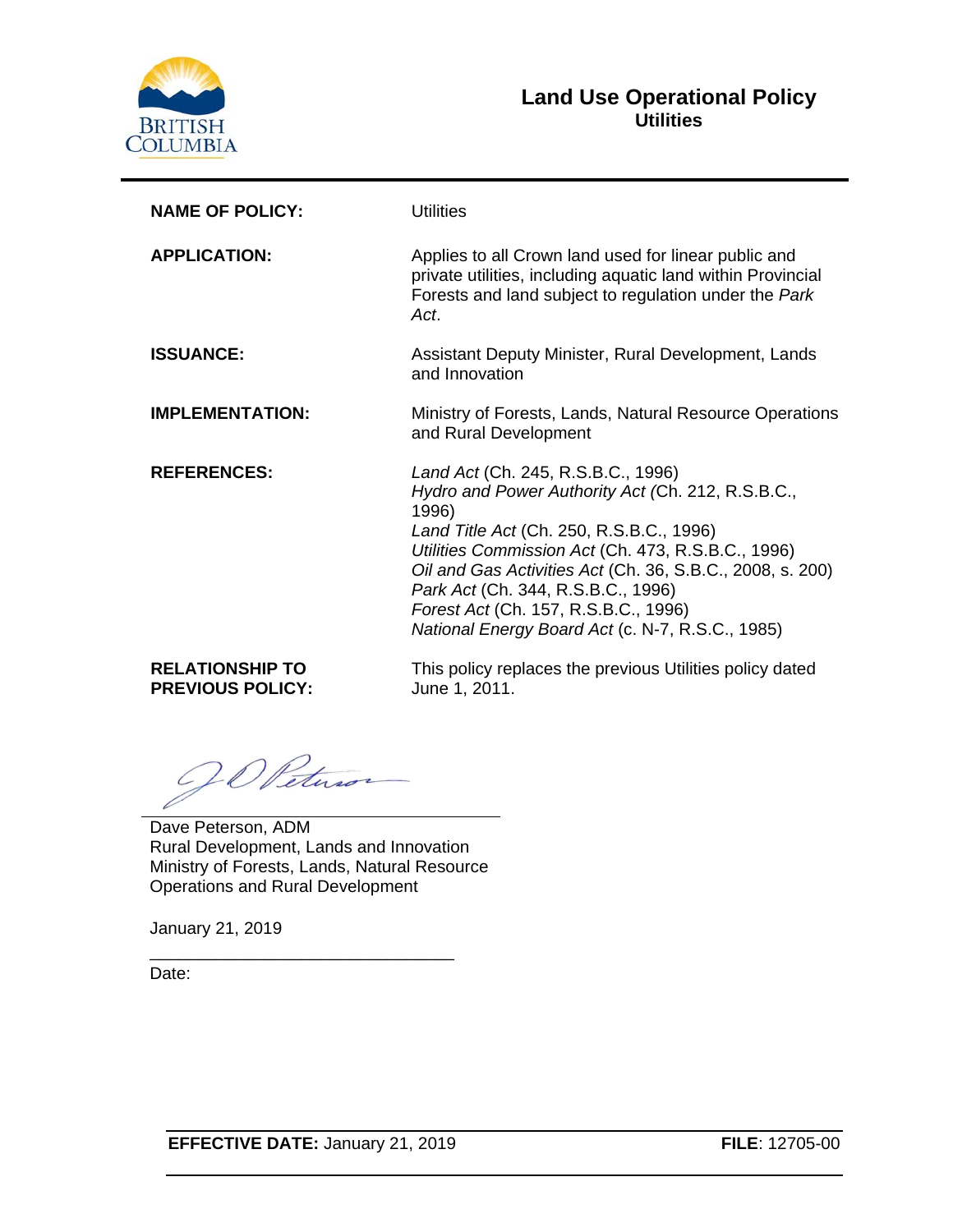| <b>APPROVED AMENDMENTS:</b> |                                   |                     |  |  |
|-----------------------------|-----------------------------------|---------------------|--|--|
| <b>Effective Date</b>       | <b>Briefing Note</b><br>/Approval | Summary of Changes: |  |  |
|                             |                                   |                     |  |  |
|                             |                                   |                     |  |  |
|                             |                                   |                     |  |  |
|                             |                                   |                     |  |  |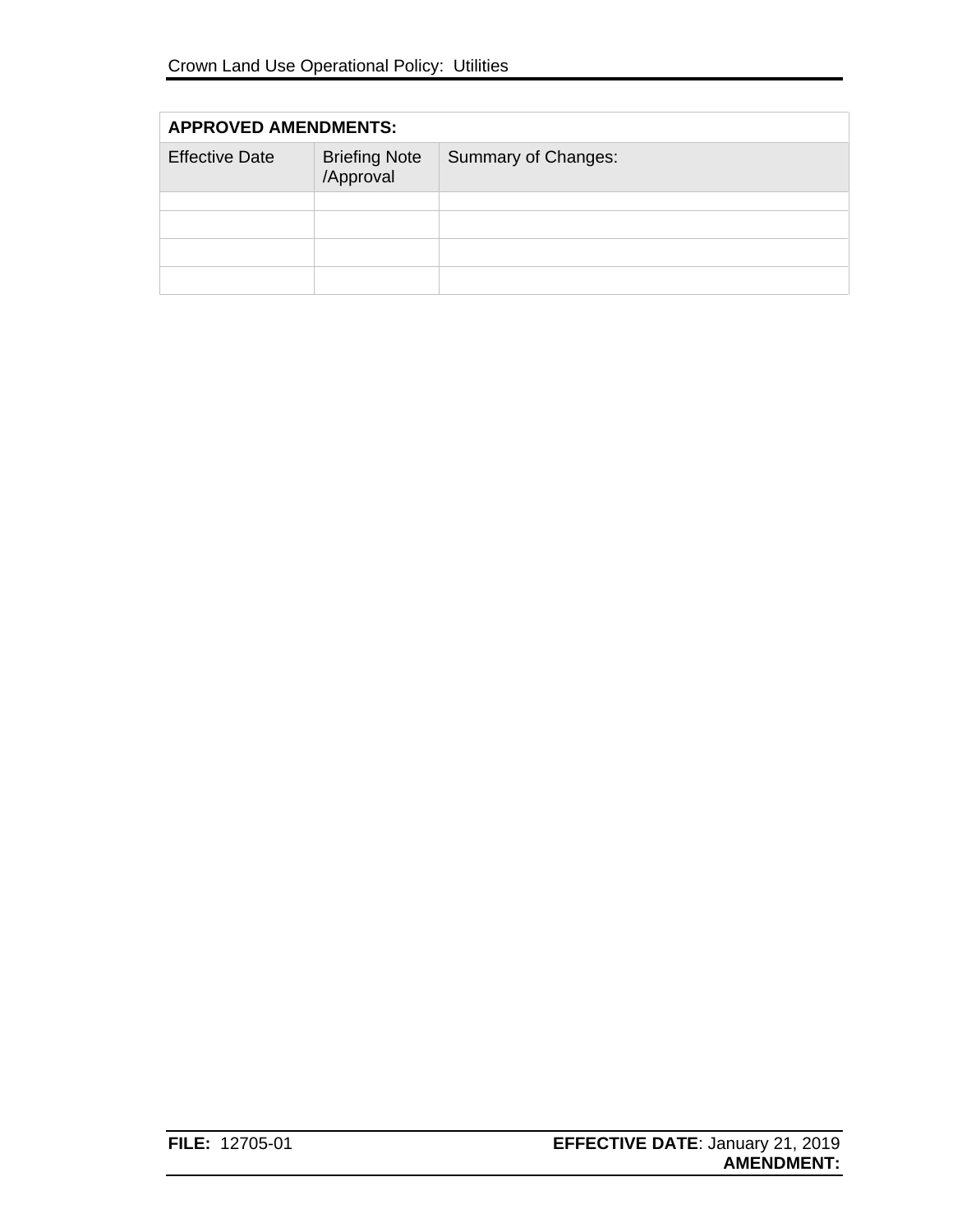### **Table of Contents**

| 5.1 |                   |                                            |                                                                                                                                    |
|-----|-------------------|--------------------------------------------|------------------------------------------------------------------------------------------------------------------------------------|
| 5.2 |                   |                                            |                                                                                                                                    |
|     |                   |                                            |                                                                                                                                    |
|     |                   |                                            |                                                                                                                                    |
|     |                   |                                            |                                                                                                                                    |
|     |                   |                                            |                                                                                                                                    |
| 7.1 |                   |                                            |                                                                                                                                    |
|     | 7.1.1             |                                            |                                                                                                                                    |
|     | 7.1.2             |                                            |                                                                                                                                    |
|     |                   |                                            |                                                                                                                                    |
|     |                   |                                            |                                                                                                                                    |
|     |                   |                                            |                                                                                                                                    |
|     |                   |                                            |                                                                                                                                    |
| 8.1 |                   |                                            |                                                                                                                                    |
| 8.2 |                   |                                            |                                                                                                                                    |
|     |                   |                                            |                                                                                                                                    |
|     |                   |                                            |                                                                                                                                    |
|     |                   |                                            |                                                                                                                                    |
|     |                   |                                            |                                                                                                                                    |
|     | 5.3<br>8.3<br>8.4 | 7.1.3<br>7.1.4<br>7.1.5<br><b>VARIANCE</b> | Registration of Statutory Rights of Way under the Land Title Act3<br>Environmental Tenure Provisions and Schedules  4<br>Insurance |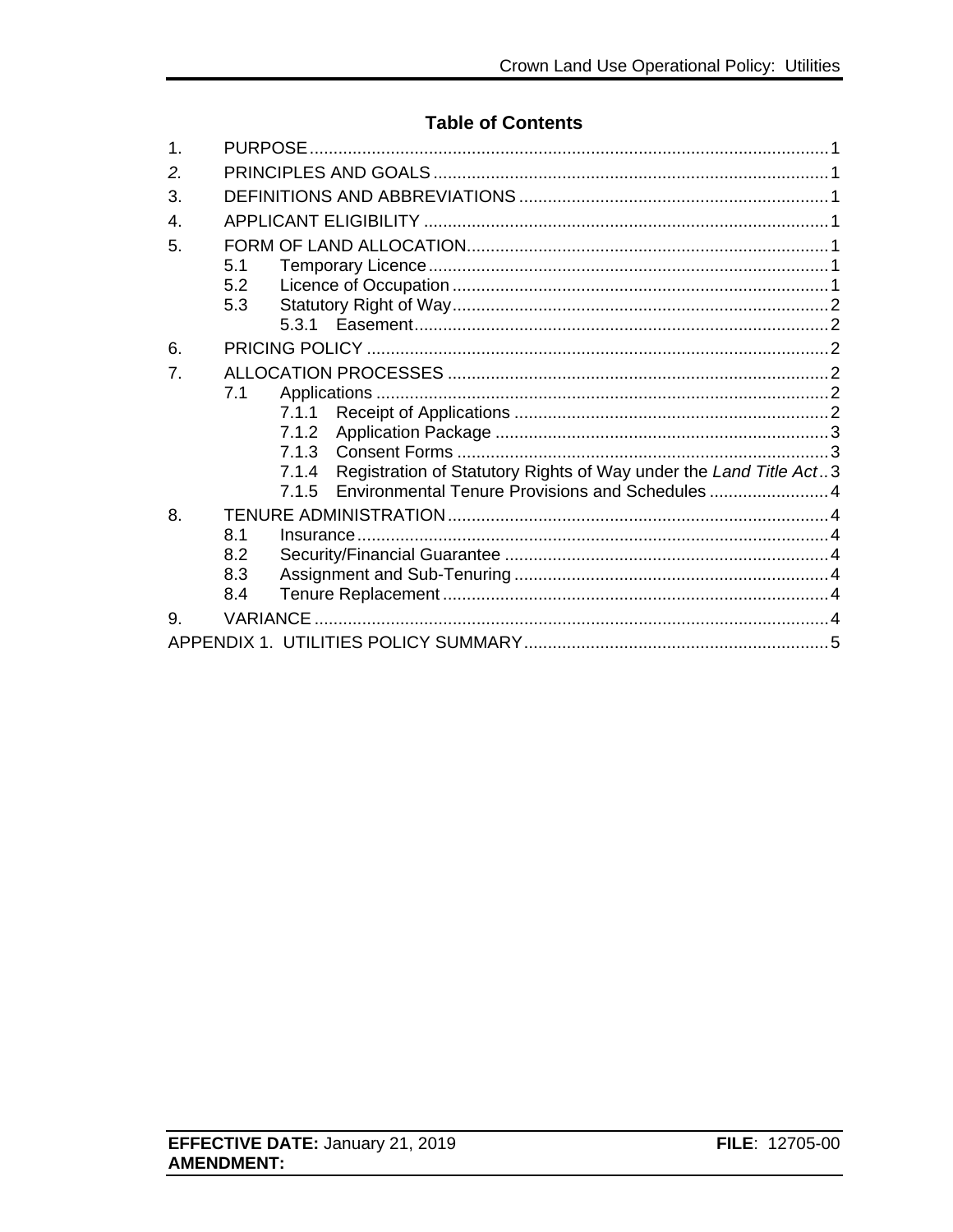# **1. PURPOSE**

<span id="page-3-0"></span>This policy applies to this disposition of Crown land for public and private utility development, including aquatic land.

Where appropriate, the policy will be applicable to tenures issued pursuant to the *Park Act* for public and private utilities uses.

This policy applies to linear projects regulated under the *Environmental Assessment Act*  and the *Utilities Commission Act.*

This policy does not apply to oil and gas projects covered under the Oil and Gas Policy; nor does it apply to communication sites, except where provision is made for joint powerline/communication site tenures under the Communication Sites policy.

This policy does not apply to utility developments within roadway allowances and rights of way administered by the Ministry responsible for the *Transportation Act* (see agreement, "Utility Line Administration within Road Allowances").

This policy does not apply to utility developments for non-forest uses within Ministry responsible for the *Forest Act* forest road rights of way.

**A utility** includes, but is not limited to: oil and gas pipelines, distribution line, flow line, and transit line; sewer and water system; industrial outfall, electrical transmission and distribution line; telephone, cable TV or linear telecommunication line.

### *2.* **PRINCIPLES AND GOALS**

<span id="page-3-1"></span>For information on Crown land allocation principles see [Crown Land Allocation](https://www2.gov.bc.ca/assets/gov/farming-natural-resources-and-industry/natural-resource-use/land-water-use/crown-land/allocation_principles.pdf)  [Principles.](https://www2.gov.bc.ca/assets/gov/farming-natural-resources-and-industry/natural-resource-use/land-water-use/crown-land/allocation_principles.pdf)

# **3. DEFINITIONS AND ABBREVIATIONS**

<span id="page-3-2"></span>For a glossary of definitions and abbreviations see [Glossary and Abbreviations.](https://www2.gov.bc.ca/assets/gov/farming-natural-resources-and-industry/natural-resource-use/land-water-use/crown-land/glossary_and_abbreviations.pdf)

# **4. APPLICANT ELIGIBILITY**

<span id="page-3-3"></span>For standard policy information on eligibility see [Eligibility and Restrictions.](http://www2.gov.bc.ca/assets/gov/farming-natural-resources-and-industry/natural-resource-use/land-water-use/crown-land/eligibility.pdf)

# **5. FORM OF LAND ALLOCATION**

<span id="page-3-4"></span>For standard policy information on forms of allocation see [Form of Crown Land](http://www2.gov.bc.ca/assets/gov/farming-natural-resources-and-industry/natural-resource-use/land-water-use/crown-land/form_of_allocation.pdf)  [Allocation.](http://www2.gov.bc.ca/assets/gov/farming-natural-resources-and-industry/natural-resource-use/land-water-use/crown-land/form_of_allocation.pdf)

Refer to Appendix 1 for a summary of the forms and terms of Crown land allocation available for utilities.

If you wish to use Crown land for a short term, low impact activity you may not need to apply for tenure, you may be authorized under the [Permissions Policy.](http://www2.gov.bc.ca/assets/gov/farming-natural-resources-and-industry/natural-resource-use/land-water-use/crown-land/permissions.pdf)

### <span id="page-3-5"></span>**5.1 Temporary Licence**

The maximum term for a temporary licence is 2 years*.*

# <span id="page-3-6"></span>**5.2 Licence of Occupation**

The maximum term for a licence of occupation is 10 years.

| <b>EFFECTIVE DATE: January 21, 2019</b> | <b>FILE</b> : 12705-00 |
|-----------------------------------------|------------------------|
| <b>AMENDMENT:</b>                       | <b>PAGE:</b>           |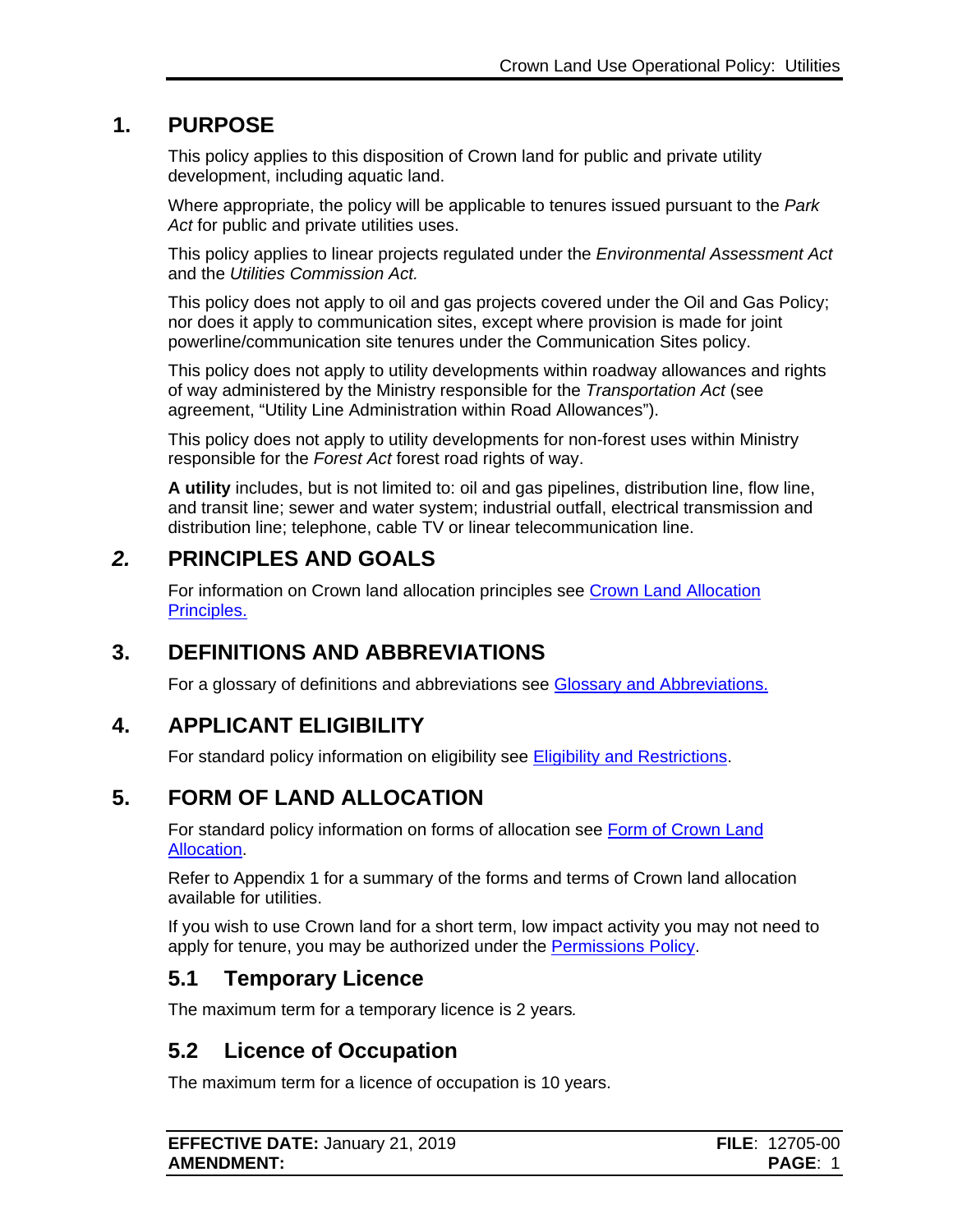A licence of occupation may be given:

- for a short term temporary use (limited to a 6-year term);
- for local service power, telephone or communication lines in remote areas where there is a low probability of land use change and where precise surveyed boundaries are not required.
- to authorize entry, occupation, and construction of the utility as an interim tenure pending completion of survey requirements and issuance of a statutory right of way.

At the discretion of the Authorizing Agency, a term of up to 30 years may be offered for local service power, telephone or communication lines in locations where no other development is anticipated.

# <span id="page-4-0"></span>**5.3 Statutory Right of Way**

A statutory right of way is the standard tenure for all linear utility uses including oil, gas, water, or electrical transmission, distribution, transit or feeder lines.

A statutory right of way is to be used to authorize utility uses over land already under lease or licence tenure.

A statutory right of way may also be used for major pipeline projects where financing requirements dictate, subject to completion of survey within 18 months.

#### <span id="page-4-1"></span>**5.3.1 Easement**

An easement is issued in those cases where a designated dominant tenement precludes issuance of a statutory right of way. Term of tenure is as per statutory right of way.

### **6. PRICING POLICY**

<span id="page-4-2"></span>For information on pricing see the [Pricing Policy.](https://www2.gov.bc.ca/assets/gov/farming-natural-resources-and-industry/natural-resource-use/land-water-use/crown-land/pricing.pdf#page=105)

For information on application and service fees see the [Crown Land Fees Procedure.](https://www2.gov.bc.ca/assets/gov/farming-natural-resources-and-industry/natural-resource-use/land-water-use/crown-land/fees.pdf)

# **7. ALLOCATION PROCESSES**

<span id="page-4-3"></span>For detailed standard information on allocation processes see [Allocation Procedures -](https://www2.gov.bc.ca/assets/gov/farming-natural-resources-and-industry/natural-resource-use/land-water-use/crown-land/ap_applications.pdf) [Applications.](https://www2.gov.bc.ca/assets/gov/farming-natural-resources-and-industry/natural-resource-use/land-water-use/crown-land/ap_applications.pdf)

Additional and special requirements for utilities allocations are:

### <span id="page-4-4"></span>**7.1 Applications**

#### <span id="page-4-5"></span>**7.1.1 Receipt of Applications**

Where a public or private utility easement or right of way runs adjacent to or intersects a public road, the width of the road allowance should be obtained from the Ministry responsible for the *Transportation Act*.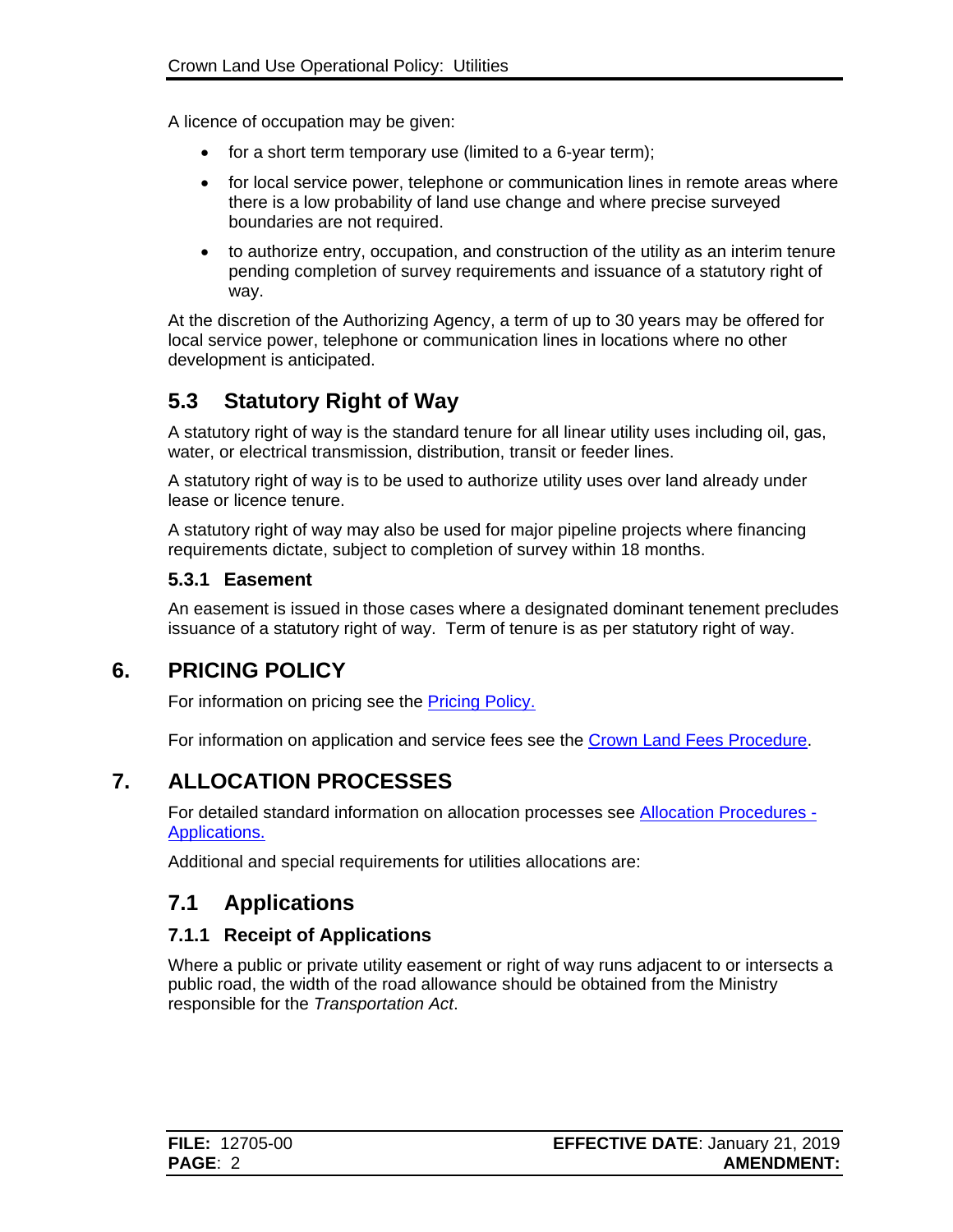#### <span id="page-5-0"></span>**7.1.2 Application Package**

#### **General Provisions**

Utility developments on Crown land shall not unreasonably interfere with the natural drainage of those lands, and shall make provision for remedial measures acceptable to the Authorizing Agency where such interference is anticipated.

Utility developments on aquatic lands shall not unreasonably interfere with the public's right of access to and use of the foreshore and the public waterway.

The right of way documents for public and private utilities are to be issued subject to the prior rights of third parties.

The right of way and licence documents for electrical transmission and distribution lines may authorize use of the land for joint-use telecommunication lines and aircraft warning buoy purposes.

Consideration should be given to the possibility of multiple use of right of way corridors in order to avoid duplication and to minimize impact.

#### **Required Consent**

An application for a statutory right of way or easement should include the written consent of any Crown lessee, licensee or statutory right of way holder across whose tenure the development is to be built, in addition to consents from various agencies as appropriate.

Applications for individual private lines are required to include with their applications written confirmation that the utility supplying power to the area does not wish to apply for the tenure.

#### <span id="page-5-1"></span>**7.1.3 Consent Forms**

The following consents may be required to be provided by the applicant during the course of adjudication:

- the consents of all lessees, licensees, right of way and Certificate of Purchase holders;
- approval from the Ministry responsible for the Transportation Act for the crossing of a pipeline already in place under the authority of the *Oil and Gas Activities Act*;
- approval from the Ministry responsible for the Transportation Act for an easement over a public road;
- approval from the National Energy Board for the crossing of a pipeline authorized pursuant to the *National Energy Board Act*;
- approval from the Agricultural Land Commission for a utility line crossing land located in the Agricultural Land Reserve.

#### <span id="page-5-2"></span>**7.1.4 Registration of Statutory Rights of Way under the** *Land Title Act*

All statutory rights of way should be registered under the *Land Title Act* in a Land Title Office.

Holders of statutory rights of way should be informed that only surveyed statutory rights of way shown on plans filed under the provisions of the *Land Title Act* are registerable.

| <b>EFFECTIVE DATE: January 21, 2019</b> | <b>FILE</b> : 12705-00 |
|-----------------------------------------|------------------------|
| <b>AMENDMENT:</b>                       | <b>PAGE: 3</b>         |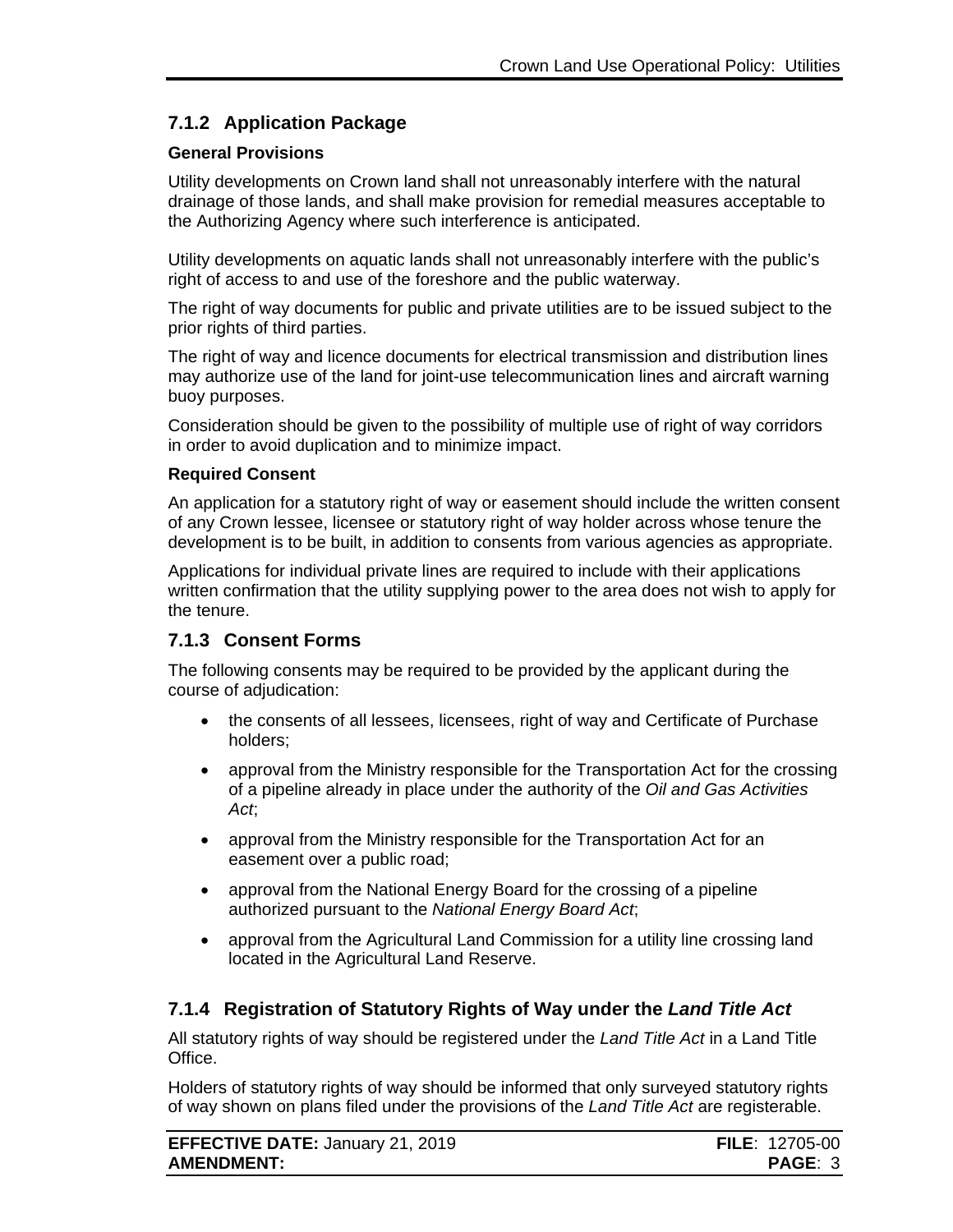#### <span id="page-6-0"></span>**7.1.5 Environmental Tenure Provisions and Schedules**

Tenure terms and conditions may be selected from standard tenure document template provisions or in some cases they may be drafted to address specific issues identified through the processing of an application. For more details see the [Tenure Administration](https://www2.gov.bc.ca/assets/gov/farming-natural-resources-and-industry/natural-resource-use/land-water-use/crown-land/ta_general.pdf)  [Procedure](https://www2.gov.bc.ca/assets/gov/farming-natural-resources-and-industry/natural-resource-use/land-water-use/crown-land/ta_general.pdf)*.*

### **8. TENURE ADMINISTRATION**

<span id="page-6-1"></span>For standard tenure administration information see the Tenure Administration [Procedure.](https://www2.gov.bc.ca/assets/gov/farming-natural-resources-and-industry/natural-resource-use/land-water-use/crown-land/ta_general.pdf)

Additional and special requirements for utilities allocations are:

#### <span id="page-6-2"></span>**8.1 Insurance**

A tenure holder is generally required to purchase, and is responsible for maintaining during the term of the tenure, a minimum level of public liability insurance (general liability or, for non-commercial activities, homeowner's insurance) specified in the tenure document.

### <span id="page-6-3"></span>**8.2 Security/Financial Guarantee**

Surety (performance) bonds are not required for statutory rights of way issued to major utility companies or other corporate clients having multiple tenures in good standing as determined by the Authorizing Agency.

The Authorizing Agency may determine whether to require a surety bond for licence of occupation tenures, and may decide the amount of such a bond.

Companies and subsidiaries holding a number of tenures may arrange a single blanket amount to cover all such tenures.

# <span id="page-6-4"></span>**8.3 Assignment and Sub-Tenuring**

All tenure holders, including major utility companies, are required to provide tax certificates for assignments and abandonments.

### <span id="page-6-5"></span>**8.4 Tenure Replacement**

All tenure holders, except major utility companies, are required to provide tax certificates for tenure replacements.

### **9. VARIANCE**

<span id="page-6-6"></span>Variances to this policy must be completed in accordance with the [Policy Variance](http://www2.gov.bc.ca/assets/gov/farming-natural-resources-and-industry/natural-resource-use/land-water-use/crown-land/variance.pdf)  [Procedure.](http://www2.gov.bc.ca/assets/gov/farming-natural-resources-and-industry/natural-resource-use/land-water-use/crown-land/variance.pdf)